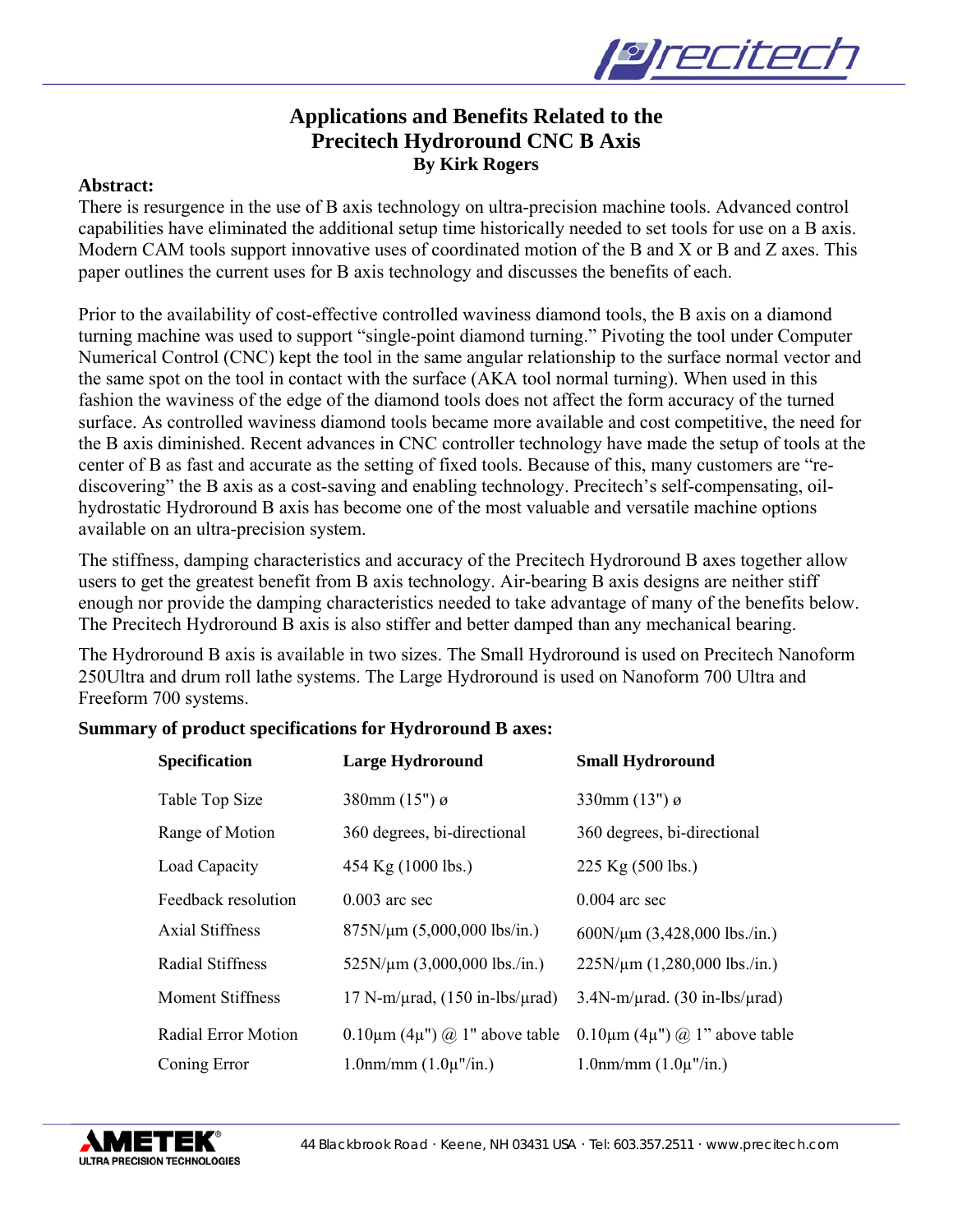

# **Eight Ways a Hydroround B axis Improves Profits and Increases Capabilities:**

## *B axis applications related to processing crystalline infrared materials:*

**Rapid manufacture of Germanium (Ge) lenses:** The Hydroround B axis allows customers to use very large radius tools to produce Ge lens at  $3x$  to  $5x$  the normal feed per revolution<sup>1</sup>. More information on this method is available from Precitech.

**Selective use of diamond tools when cutting Silicon (Si):** Silicon is a challenging material to diamond turn. Silicon abrades diamond tools faster than other materials. Tool normal machining allows users to rough in parts with one section of the edge of the tool and index to a fresh section for the finish cut.

The hardness of the edge of diamond tools is not uniform around the sweep angle of the edge of the tool. This is due to the crystal orientation of the diamond. Using tool normal cutting allows users to control what portion of the sweep angle is used to cut parts and eliminate the effects of crystal orientation on cutting results.

**Reduced subsurface damage and improved yields when cutting Ge and Silicon (Si):** Acceptable surface finish from diamond turning either Ge or Si depends on cutting the material in a ductile state and minimizing the amount of material removed by brittle fracture. The material is put into the ductile state by the compressive force from a negative rake tool. When using fixed tools, the effective negative rake angle gets shallower as the contact point between the surface and the tool moves away from the axis (or tip) of the tool. This reduction of the effective negative rake angle increases the amount of brittle fracture taking place leading to poorer surface finish and more subsurface damage. Using a Hydroround B axis and tool normal machining allows customers to cut the entire surface at an optimal and consistent negative rake angle.

### *B axis applications related to the processing of all optical and mold materials:*

**Enabling the manufacture of "steep surfaces":** Steep surfaces or surfaces with a wide variation in local slope can be difficult or impossible to make with fixed tools. The sweep of the controlled waviness edge of a fixed tool must include the full range of slopes on the surface being cut. A Precitech Hydroround B axis allows the user to pivot the tool to "follow" the surface slope keeping one spot on the tool in contact with the surface. This is commonly referred to as tool normal machining.

**Improving yields related to form while reducing the cost of diamond tools:** Tool normal machining eliminates one source of error in form, the waviness in the edge of the tool. When turning with a fixed tool users minimize the affect tool waviness has on form accuracy by purchasing expensive "controlled waviness" tools. The Hydroround B axis allows users to improve form accuracy and use less expensive "non-controlled-waviness" tools.

**Increasing diamond tool utilization and lowering tool maintenance costs:** The Hydroround B axis increases productivity by reducing tool changes and extending the life of tools. One zone of the edge of the tool can be used for roughing. A different zone can be reserved for finishing. Alternately all passes can be performed by one location on a tool. When that location shows signs of becoming dull, the tool is rotated to use a fresh spot.

**Improving the efficiency of diffractive optics, while reducing manufacturing time:** Using the Hydroround B axis with a split radius tool allows high-efficiency diffractive optics to be manufactured

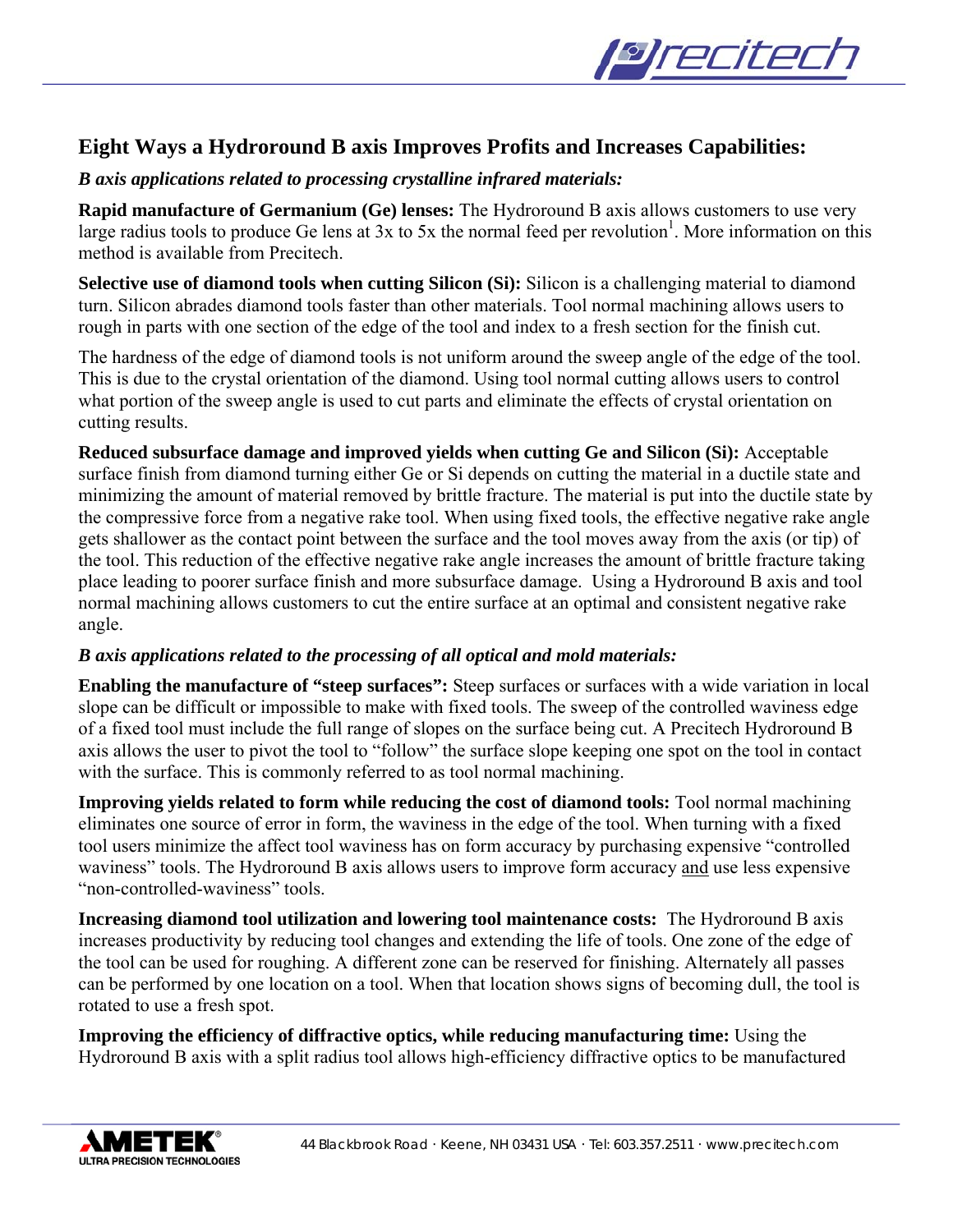

with lower cycle times. The diagram below<sup>2</sup> shows the transmission blockage or loss of a diffractive surface due to the tool radius. The accompanying equation<sup>2</sup> estimates the total loss. With a static tool, losses are kept to an acceptable level by using a small radius tool. The small radius limits the speed at which the refractive surface can be machined with an acceptable surface finish. A split radius tool features a large radius edge that is truncated at the tool's center line by one flank of the diamond tool. The intersection of the flank and the radius forms a corner with a much smaller radius. The refractive zones of a diffractive lens can be turned at high speeds using the large radius portion of the split radius tool. The tool is rotated as it approaches the transition or diffractive step so that the sharp corner radius produces a small radius at the base of the step. This results in a high-quality diffractive optic that can be manufactured efficiently.



**Using the B axis as a tool turret to increase production efficiency:** Customers who use their Hydroround B axis as a turret typically have an off-shift set up person to mount and set several tools for the coming production shift(s). As tools wear or as different tools are needed the production operators have the tools they need available and ready for use.

The CAD layout on the next page shows a Small Hydroround B axis on a Nanoform 250 Ultra platform. The 330mm diameter B axis table top provides ample space to mount a wide variety of tool configurations. The tools in the dual tool holders are typically angled slightly away from each other so they don't interfere with each other when cutting large convex optics. This layout includes five diamond tools, front surface probe, Part Centering Accessory, UltraComp probe and a dual tool shroud.

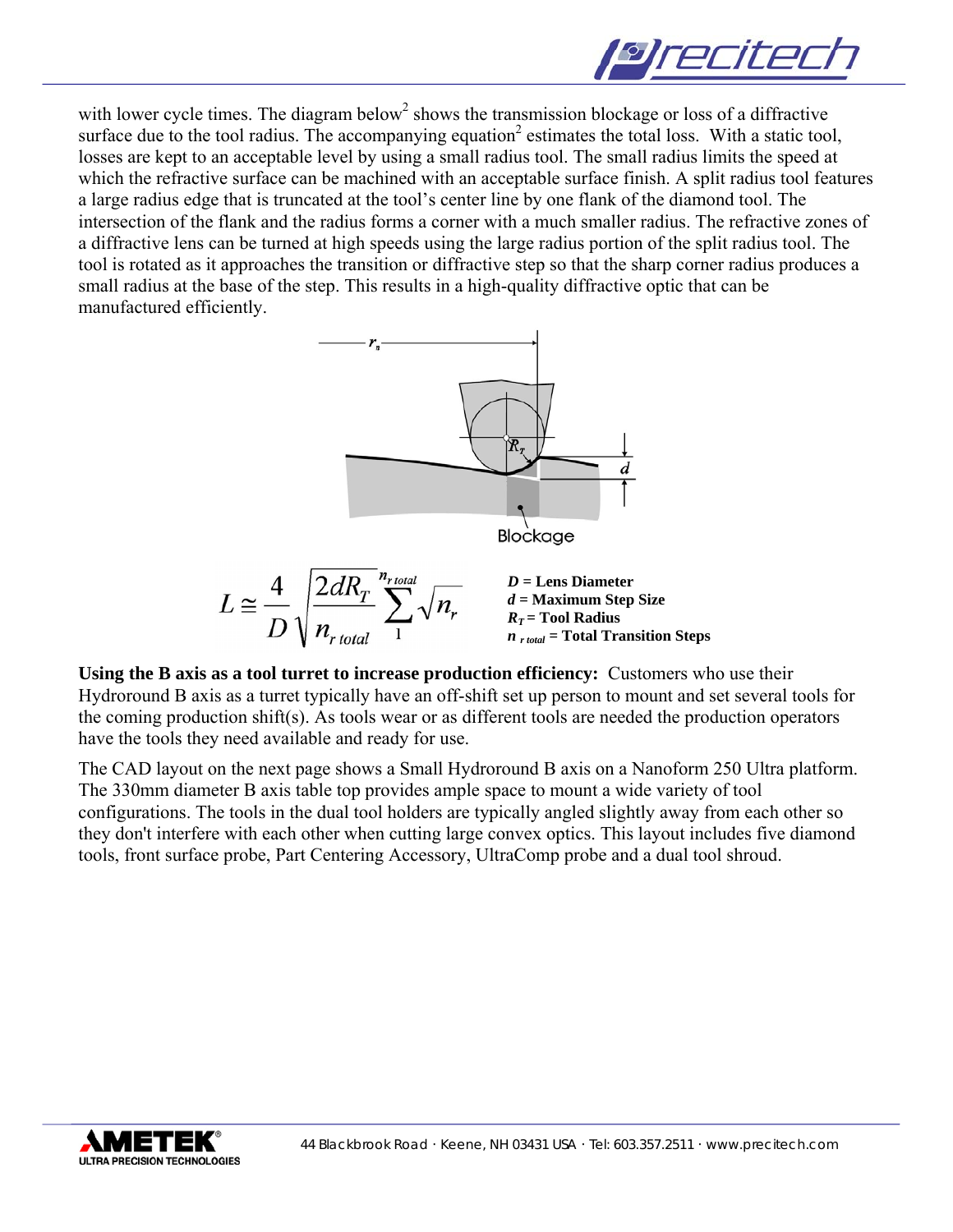



**Precitech's exclusive Hydro-lock technology:** When users want to deactivate and lock their B axis in place Precitech offers a superior solution: *Hydro-lock.* Using Hydro-lock the Precitech Hydroround B axis is locked in place by applying hydraulic pressure to only one side of the Hydroround bearing. Once the B axis is Hydro-locked it can resist upwards of 80 ft-lbs of torque. This is many, many times the holding torque that can be provided by older mechanical brakes.

### **Other products directly related to Precitech's Hydroround B axis:**

**Virtual Center Technology (VCT):** *Another first-in-the-market innovation from the engineers at Precitech.* Virtual Center Technology significantly reduces set-up time for tool normal machining (reductions >10X are typical). Before VCT, tools had to be mechanically located exactly at the center of B in order to use tool normal machining methods. Depending on the nature of the work performed tool setting could take over 4 hours.

With VCT, users can perform tool normal machining with the tool(s) offset from the true center of the B axis. Once the tools are "set" or located with the optical tool set station, the VCT software and the UPx™ control will use linear motion of the X and Z-axis to compensate for the tool's offset so the tool operates as if it was physically centered on B. VCT operates in the background. No changes need to be made to tool path programs to use VCT. VCT can be applied to the edge of the tool, the center of the tool radius and multiple points on the edge of the tool can be used sequentially in tool normal mode. VCT can be used with grinding wheels and milling tools as well.

The allowable offset from the center of B is virtually unlimited. As the offset increases the physical limits of linear axis motion will increasingly constrain the range of allowable B axis rotation.

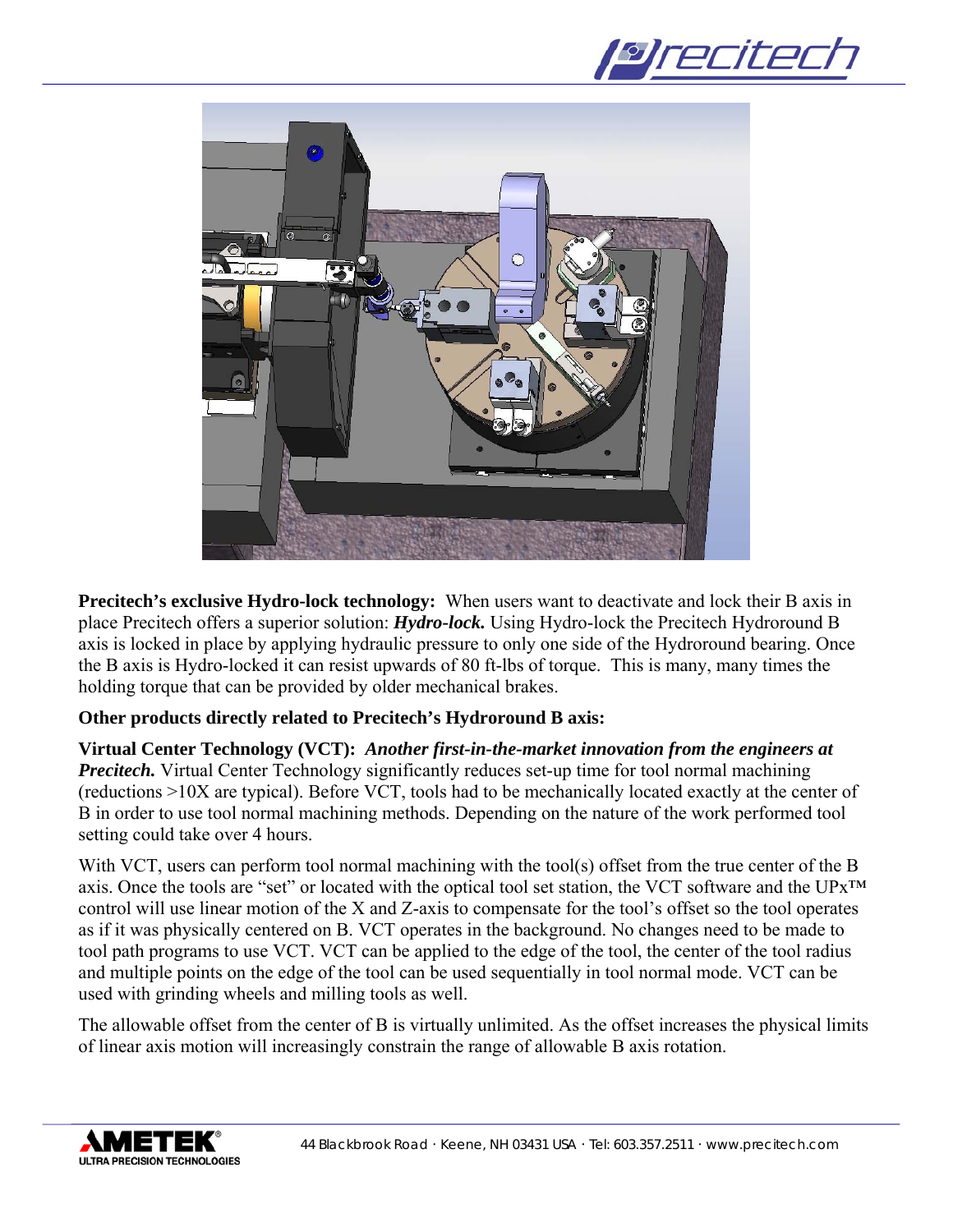

Large flat and concave optics that would be difficult to machine with the part over the center of B can now be machined in tool normal mode with the part in front of the B axis. VCT allows users to shorten up fixtures that used to be needed to position parts near the center of B. Holding the part as close as possible to the spindle nose increases the loop stiffness of the machine leading to improved surface finish. This is particularly important for materials that are difficult to machine like silicon.

The tools shown overhanging the side of the B axis in the "tool turret" illustration above can all now be used for tool normal machining (X,Z,B) as well as traditional two axis (X,Z) machining. Tools located further than 25 mm from the center of the B axis should be oriented so that when the tool is at the center of the part (typically zero slope) the projected centerline of the tool lies within 25 mm of the center of the B axis.

**Ultra-Mapping, B Axis Radial Error Compensation:** The B axis radial error specification is 4 micro inches at one-inch height over the tabletop. The coning error specification is one micro inch per inch of height, which can increase this error motion to be greater than 4 micro inches at the cutting height. This procedure measures the radial error motions of the rotary B axis at the spindle centerline height and implements software corrections to minimize these errors by the use of the X and Z axis motion during B rotation. Total radial error motion (basic error motion plus coning error) is typically reduced to less than 1 micro inch at the spindle centerline height. The plot below shows actual measured results of the use of Ultra-Mapping on a Precitech Nanoform 700 Ultra system where the tool is located **11 inches** above the Hydroround B axis. A tool 11 inches above the B axis could have radial error motion of up to 14 micro inches. Fourteen micro inches equals  $4\mu$ in 1" above the table + 1 $\mu$ in for each inch in elevation above this.